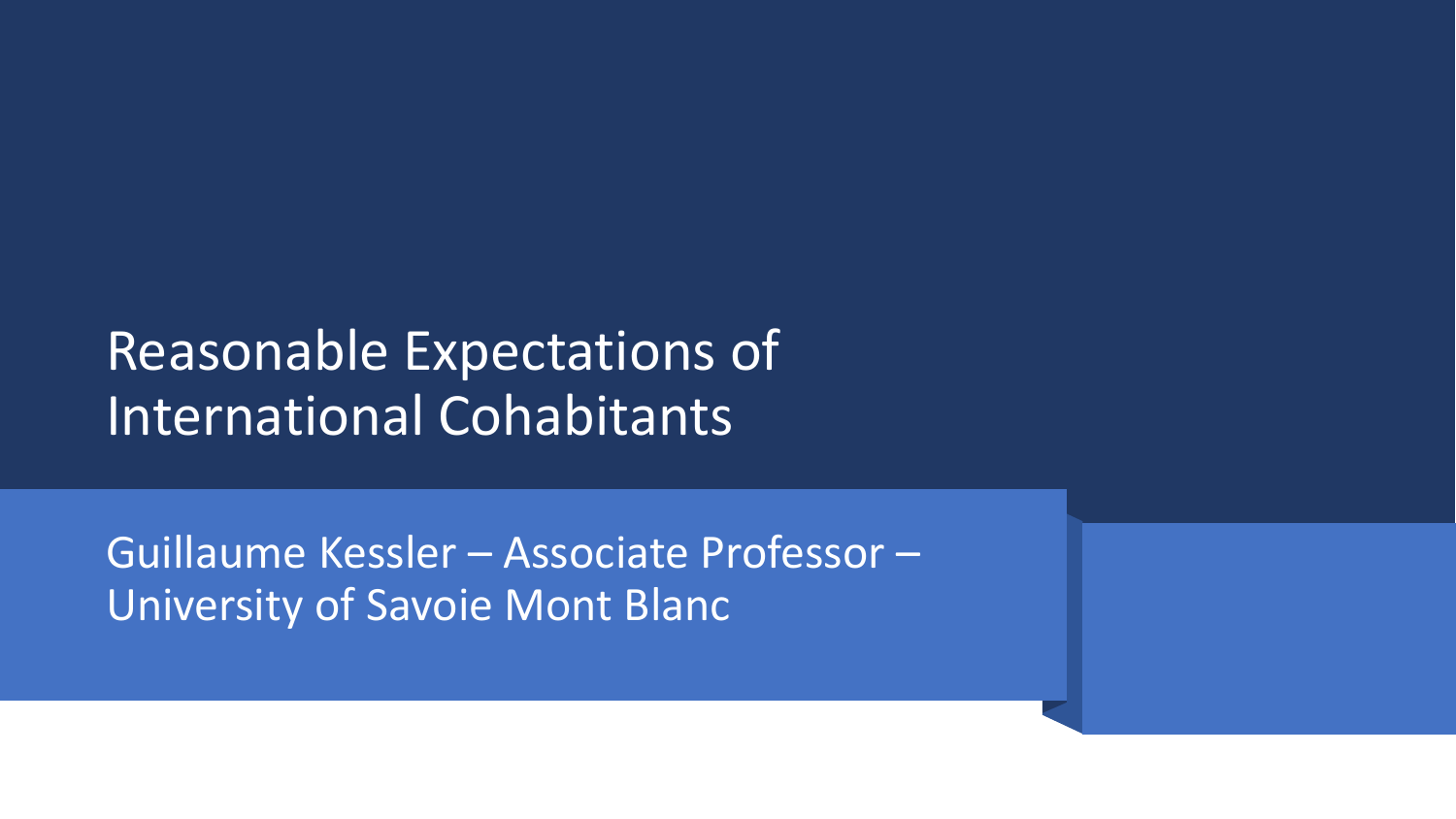#### **Context**

- Cohabitation on the rise for decades
- Marriage is no longer the only common way to structure adult intimate relationships
- Limited legal responses
- No Property division between cohabitants is most Western states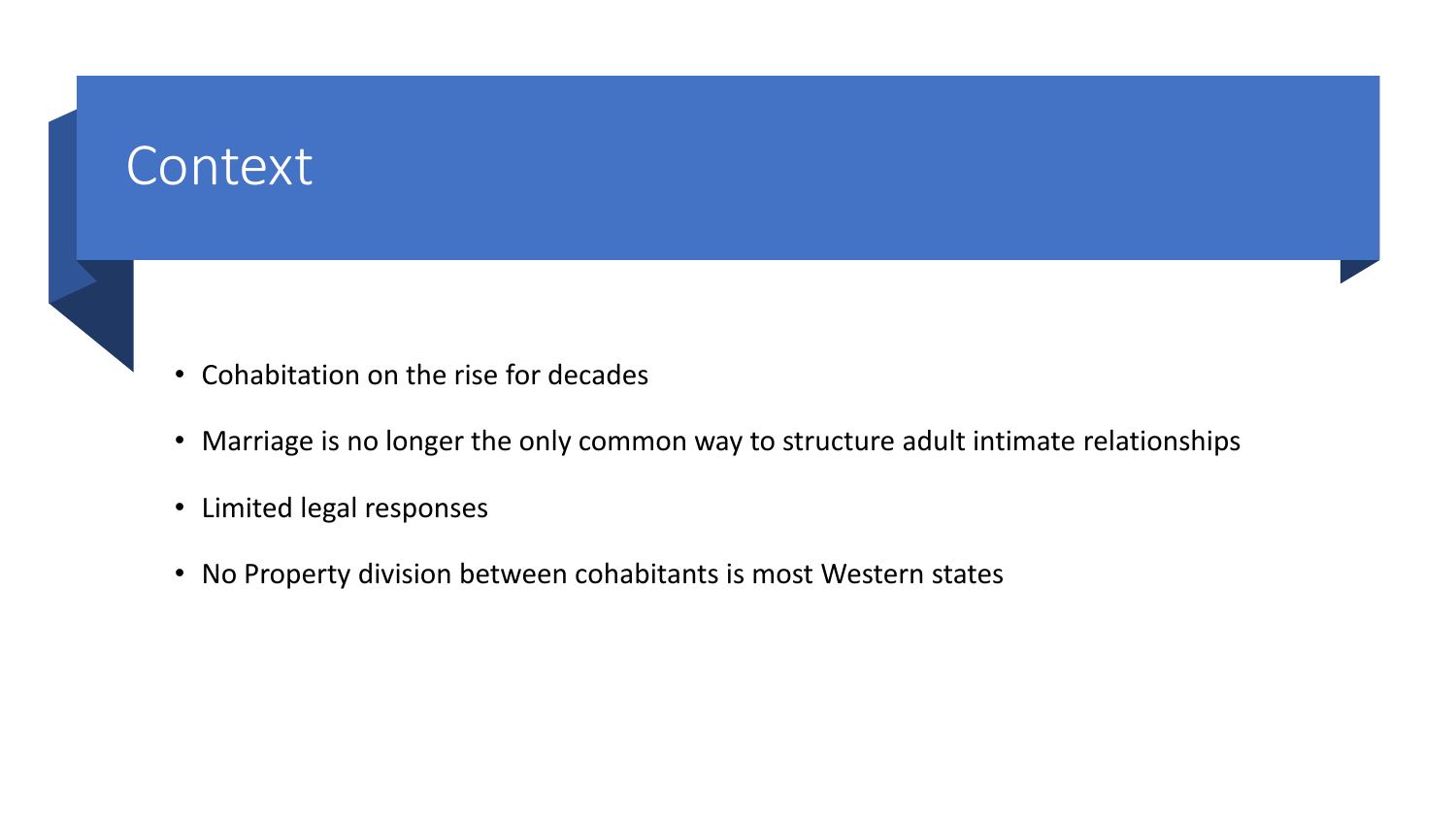## Prevention of economic exploitation of one by the other

- Ontario Law Reform Commission : "when two persons have lived together in a relationship of some permanence, interdependence, and emotional importance to both of them, and that partnership comes to and end, the law should ensure a fair sharing of the assets that they acquired during the time they were together, a fair disposition of the family home"
- Cost of opportunity, specially for women Cynthia Lee Starnes, "the explanation for the costs of mothering is simple enough: women who do the cooking, the laundering, the tutoring, the shopping, the chauffeuring, the bed-time story-reading, and the bathroom cleaning invest time and energy at home that limit their opportunity to invest in other things"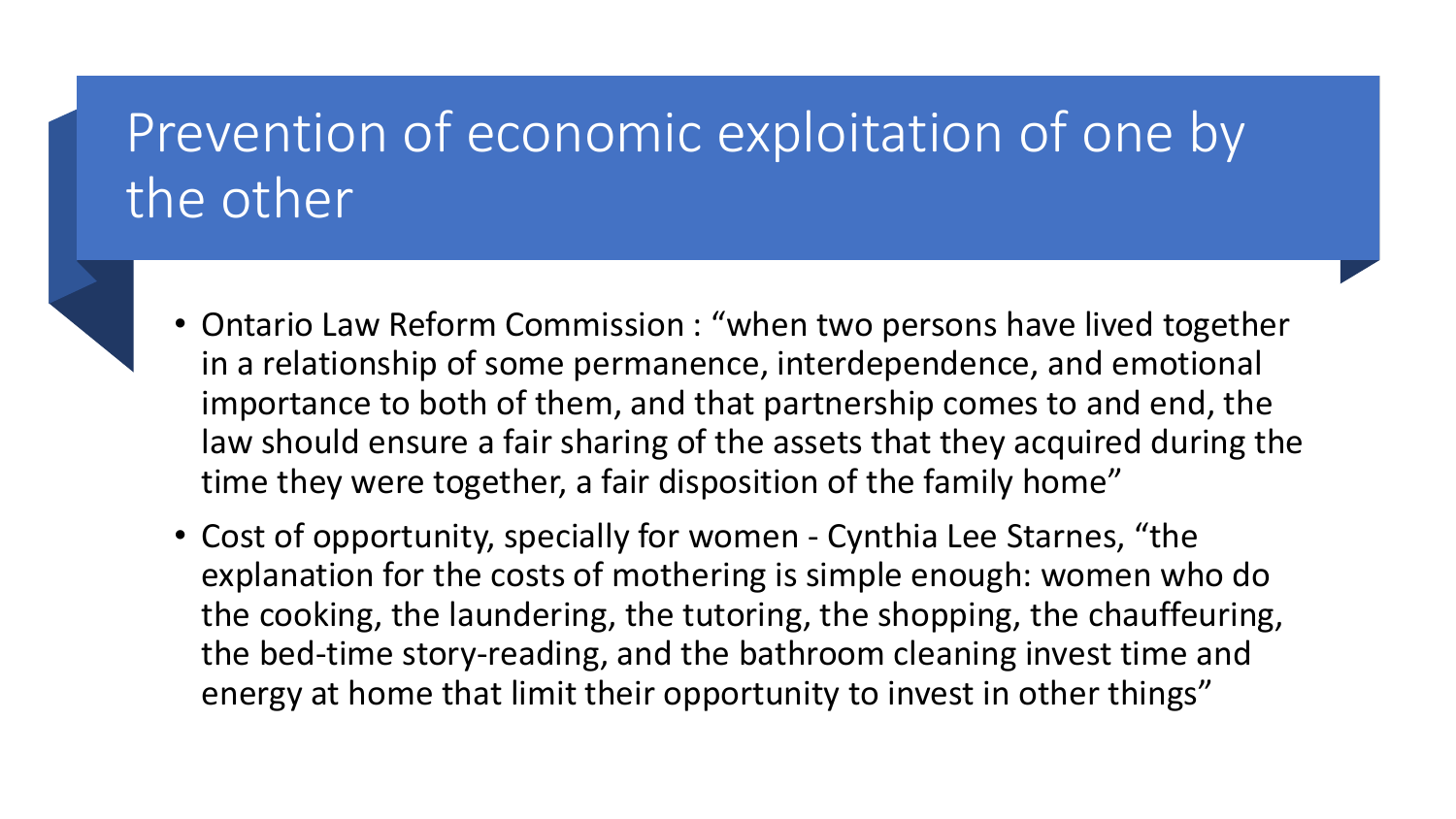#### Judicial and Legislative Response



- Assimilation (Slovenia, Croatia…)
- Opt out systems (Canada, Ireland…)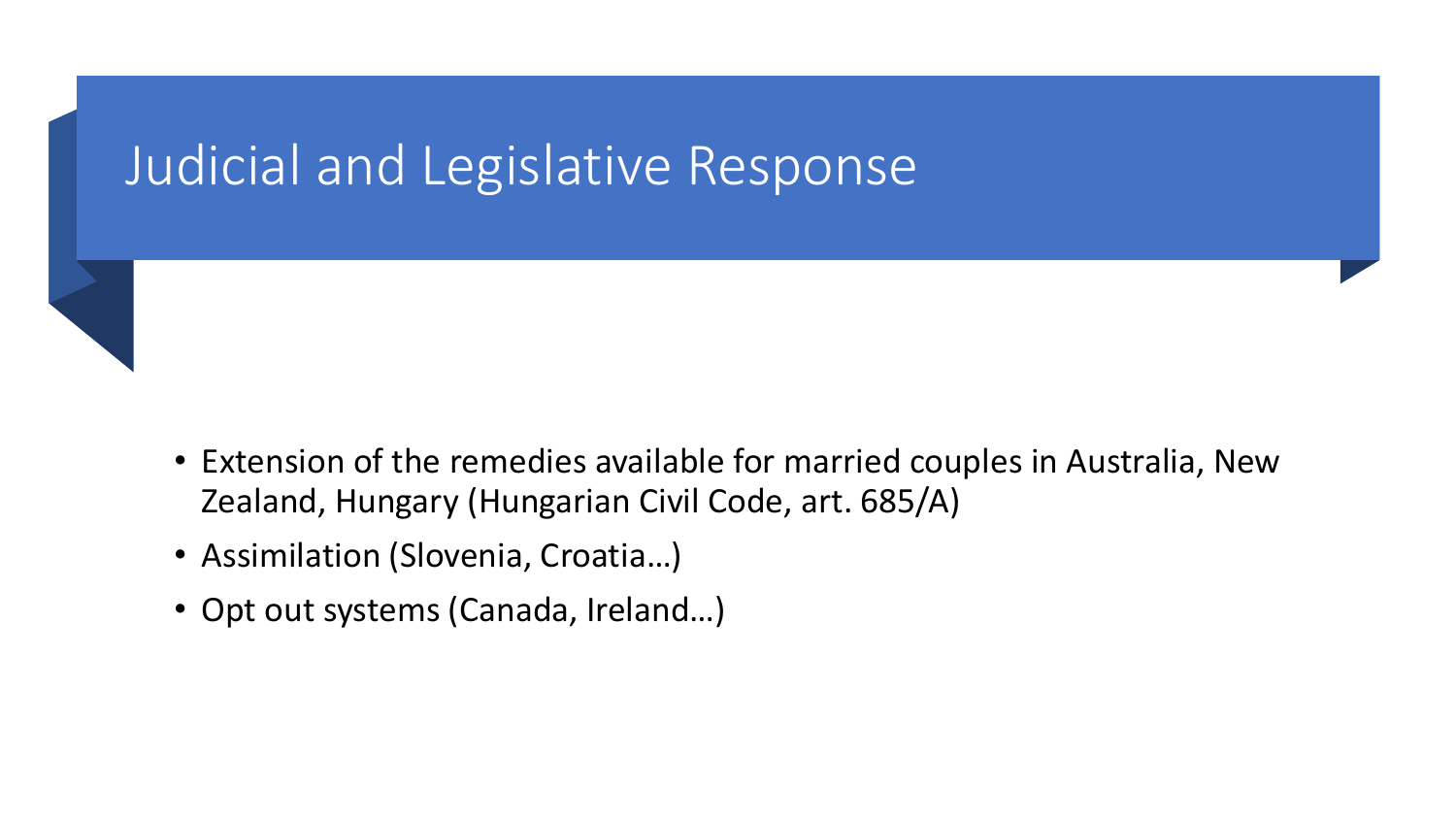### A confusing situation in private international law

- Piecemeal approach : « les concubins se passent de la loi, la loi se passent des concubins » (Bonaparte) - no specific characterization
- No conflict of law rule (except in ex-Yugoslavia common nationality or common residence)
- ECJ 2019 Weil v. Gulacsi distinction between "matrimonial property" and "dissolution of a property relationship arising out a de facto (unregistered) partnership" (in Hungary) – no analogy
- How to adress property rights based claims at the end of the relationship? How to protect the weakest cohabitant?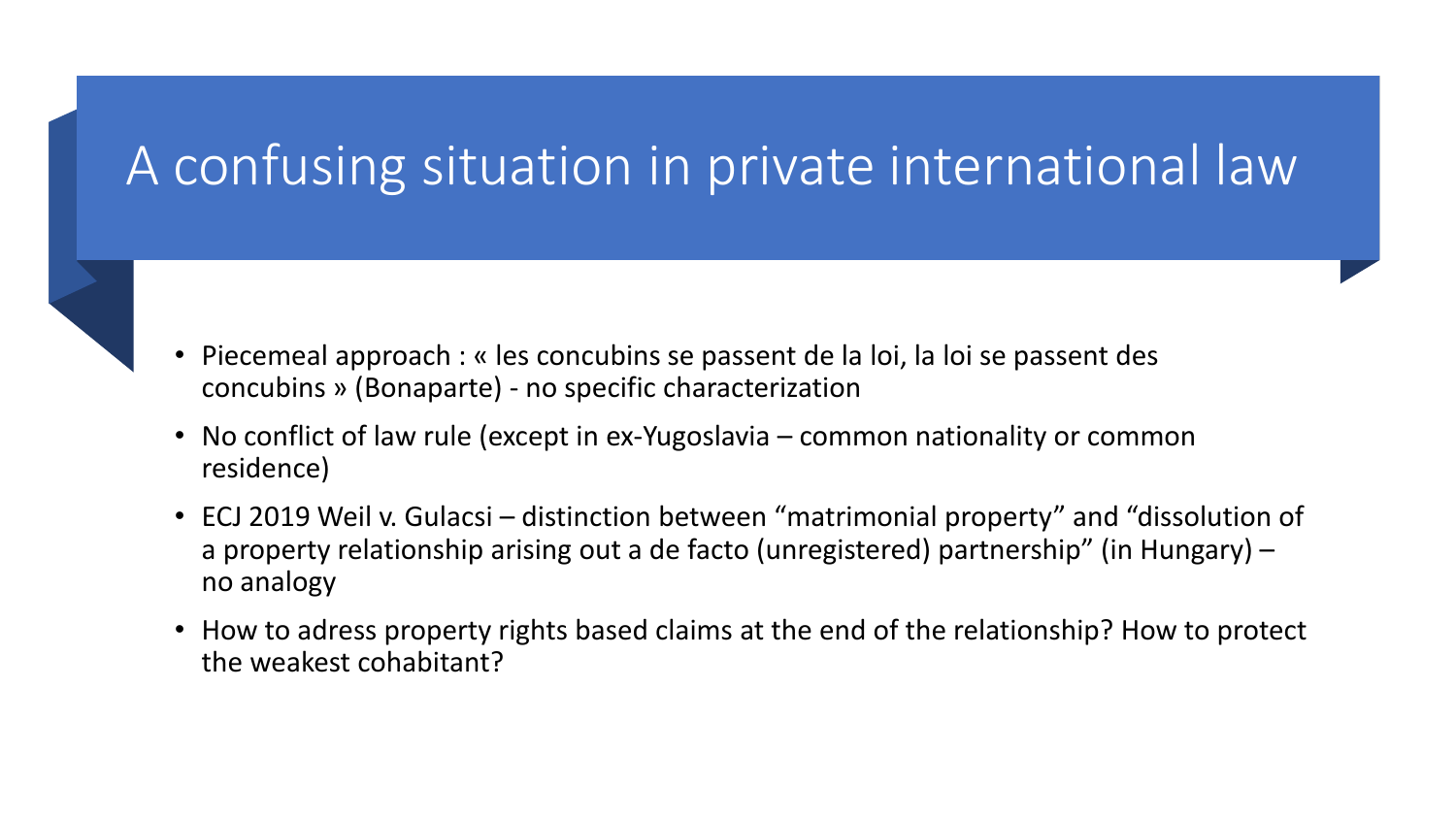### Fundamental rights of cohabitants



- No registration (or crystallisation) no recognition
- EHRC Protection of cohabitants' right to family life (Johnston 18 dec. 1986)
- ECJ 2018 Banger enhancement of unregistered partners' entry and residence rights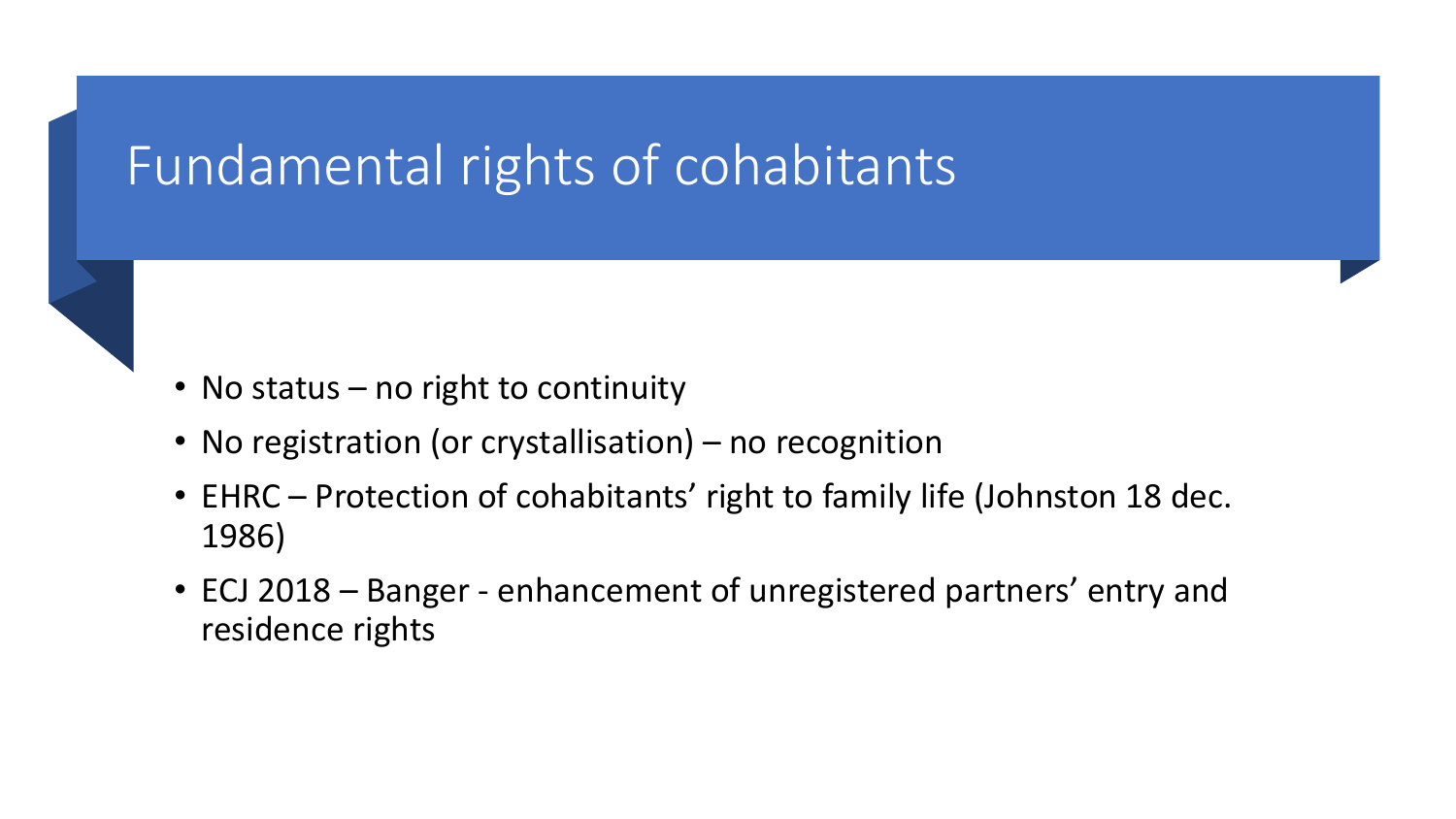# Inadequacy of the regulation of the 2016/1104 regulation

- Art. 3 of 'Council Regulation (EU) 2016/1104 : "registered partnership' means the regime governing the shared life of two people which is provided for in law, the registration of which is mandatory under that law and which fulfils the legal formalities required by that law for its creation"
- Applicable law in the absence of a choice (art. 26) : In the absence of a choice-oflaw agreement pursuant to Article 22, the law applicable to the property consequences of registered partnerships shall be the law of the State under whose law the registered partnership was created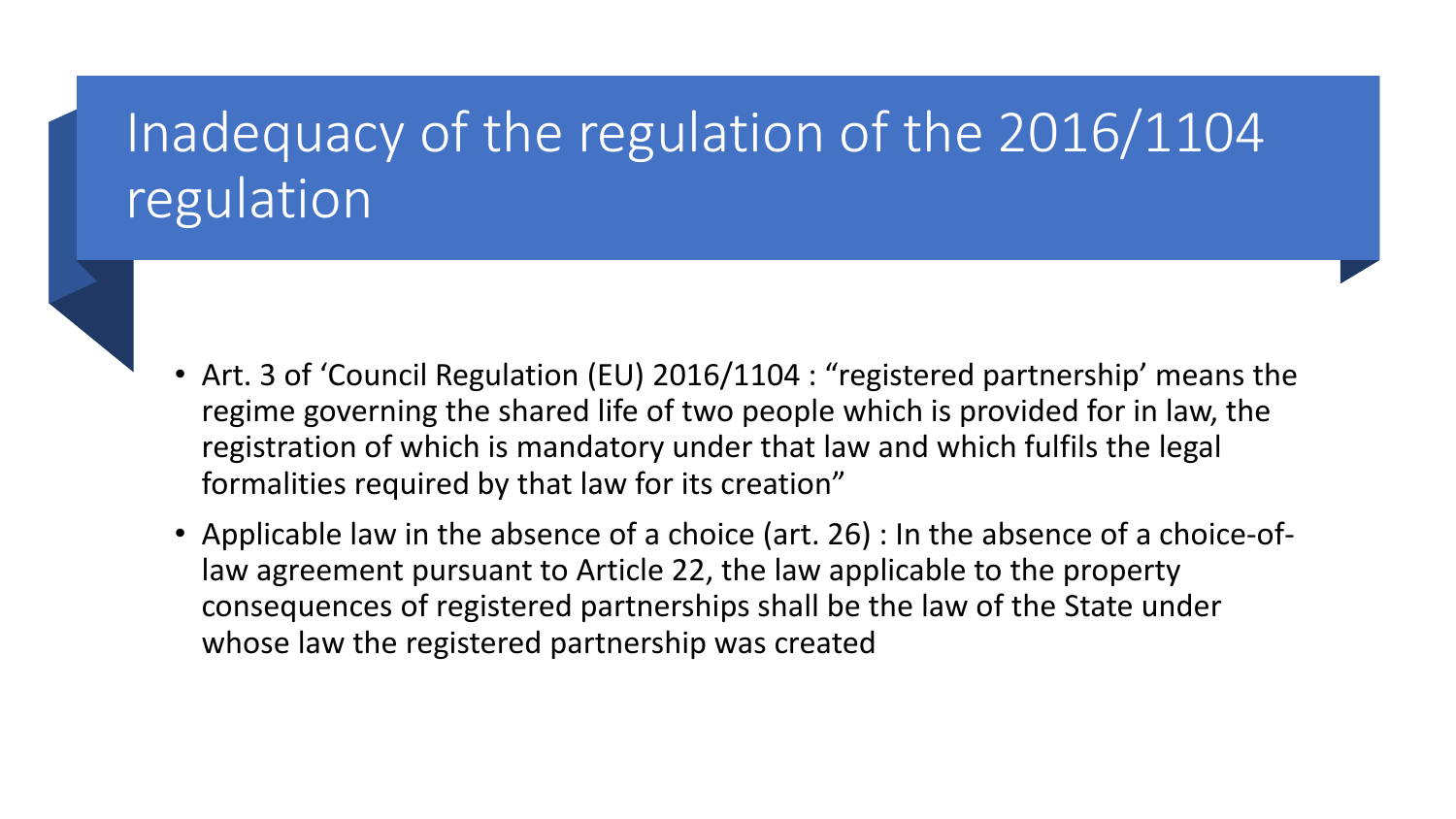# A model based on the 2016/1103 Matrimonial Regimes Regulation?

• Art. 26 (1) : In the absence of a choice-of-law agreement pursuant to Article 22, the law applicable to the matrimonial property regime shall be the law of the State:

(a) of the spouses' first common habitual residence after the conclusion of the marriage; or, failing that

(b) of the spouses' common nationality at the time of the conclusion of the marriage; or, failing that

(c) with which the spouses jointly have the closest connection at the time of the conclusion of the marriage, taking into account all the circumstances